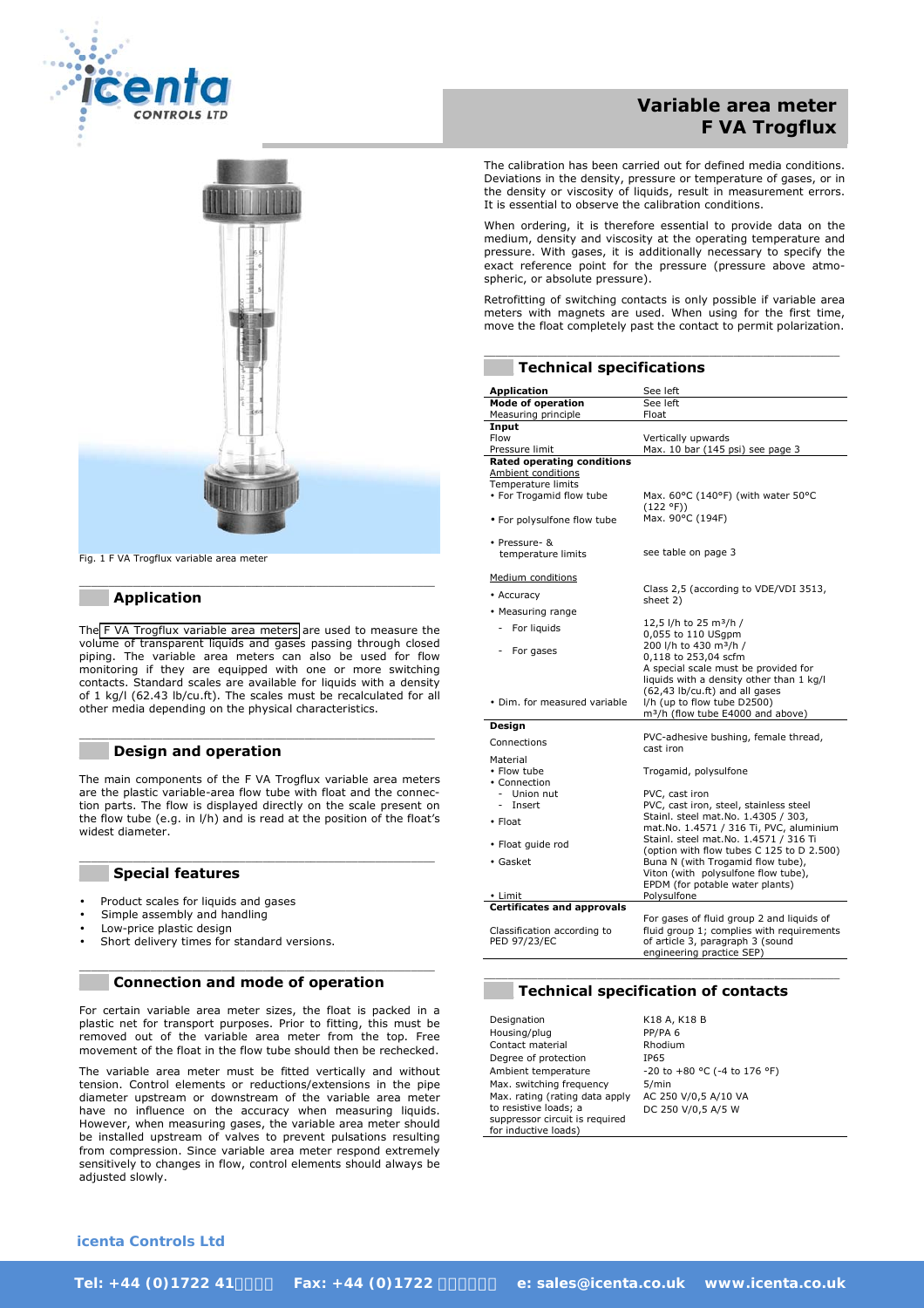# **Variable area meter F VA Trogflux**

### **\_\_\_ Measuring ranges for liquids**

#### **Standard measuring range for liquid: ρ= 1 kg/l (62,43 lb/cu.ft), viscosity 1 mPa·s (1 cp)**

\_\_\_\_\_\_\_\_\_\_\_\_\_\_\_\_\_\_\_\_\_\_\_\_\_\_\_\_\_\_\_\_\_\_\_\_\_\_\_\_\_\_\_\_\_\_\_\_\_\_\_\_\_\_\_\_\_\_\_\_

|                             | Connection       | Flow<br>tube | <b>Dynamics</b> |                            |                 |               |                                         |               | max. measuring range for the selected floats |               |                             |                          |                                                       |
|-----------------------------|------------------|--------------|-----------------|----------------------------|-----------------|---------------|-----------------------------------------|---------------|----------------------------------------------|---------------|-----------------------------|--------------------------|-------------------------------------------------------|
| <b>PVC</b><br>adhe-<br>sive | Female           |              |                 | Stainless steel<br>mat.No. |                 |               | Stainless steel with<br>magnet, mat.No. |               | <b>PVC</b><br>weighted                       |               | PVC with magnet<br>weighted |                          | Viscosity-compen-<br>sated stainless steel<br>mat.No. |
| bushing                     | thread           |              |                 | 1.4305                     | 1.4303          | 1.4571        | 316Ti                                   |               |                                              |               |                             | 1.4571                   | 316Ti                                                 |
| $\lceil mm \rceil$          |                  |              |                 | l/h                        | (USgpm)         | l/h           | (USgpm)                                 | l/h           | (USgpm)                                      | 1/h           | (USgpm)                     | I/h                      | (USgpm)                                               |
| 20                          | (G1/4)           | C 125        | 1:10            | 125                        | (0, 55)         | 120           | (0, 53)                                 | 65            | (0, 29)                                      | 65            | (0, 29)                     | $100*$                   | $(0, 44)^*$                                           |
| (G3/8), G1/2                | C <sub>315</sub> | 1:10         | 315             | (1, 39)                    | 300             | (1, 32)       | 175                                     | (0, 77)       | 175                                          | (0, 77)       | $240^*$                     | $(1,06)^*$               |                                                       |
| 32                          | (G1/2),          | D 650        | 1:10            | <b>TS 650</b>              | TS (2,86)       | <b>TS 600</b> | (TS 2,64)                               | <b>TS 500</b> | (TS 2,20)                                    | <b>TS 450</b> | (TS 1,98)                   | TS 400 <sup>*</sup>      | $(TS\ 1,76)^*$                                        |
| (G3/4),<br>G <sub>1</sub>   |                  | 1:10         | PS 600          | PS (2,64)                  | <b>PS 550</b>   | (PS 2,42)     | <b>PS 450</b>                           | (PS 1, 98)    | <b>PS 400</b>                                | (PS 1, 76)    | PS 350*                     | (PS 1,54) <sup>*</sup>   |                                                       |
|                             |                  | 1000         | 1:10            | 1.000                      | (4,4)           | 950           | (4, 18)                                 | 750           | (3, 30)                                      | 700           | (3,08)                      | $600*$                   | $(2,64)^*$                                            |
|                             |                  | D 1600       | 1:10            | 1.600                      | (7, 04)         | 1.500         | (6, 6)                                  | 1.250         | (5, 50)                                      | 1.100         | (4, 84)                     | $1.000*$                 | $(4,4)^*$                                             |
|                             |                  | 2500         | 1:10            | 2.500                      | (11,0)          | 2.400         | (10,6)                                  | 2.000         | (8, 81)                                      | 1.750         | (7,7)                       | $1.400*$                 | $(6,16)^*$                                            |
| 63                          | (G1 1/4),        | E 4000       | 1:10            | $4.000*$                   | $(17,6)^*$      | $3.800*$      | $(16,7)^*$                              | 3.200         | (14,1)                                       | 3.200         | (14,1)                      | $2.500*$                 | $(11,0)^{*}$                                          |
|                             | (G1 1/2),<br>G2  | E 6500       | 1:10            | $6.500*$                   | $(28,6)^*$      | $6.400*$      | $(28,2)^*$                              | 5.000         | (22,0)                                       | 5.000         | (22,0)                      | $4.000*$                 | $(17,6)^*$                                            |
|                             |                  | F 10000      | 1:10            | $10.000*$                  | $(44,0)^*$      | $9.500*$      | $(41,8)^*$                              | 7.500         | (33,0)                                       | 7.500         | (33,0)                      | $5.500*$                 | $(24,2)^{4}$                                          |
|                             |                  | G 16000      | 1:4             | $16.000^{3*}$              | $(70, 4)^{3)*}$ | $16.000*$     | $(70, 4)^*$                             | 12.500        | (55,0)                                       | 12.500        | (55,0)                      | $\overline{\phantom{a}}$ |                                                       |
|                             |                  | H 20000      | 1:3             | $20.000^{3*}$              | $(88,0)^{3,*}$  | 19.000*       | $(83,6)^*$                              | ٠             | ٠                                            | ٠             | ٠                           | $\overline{\phantom{a}}$ | ٠                                                     |
|                             |                  | 125000       | 1:3             | $25.000^{3*}$              | $(110,0)^{3,*}$ | 24000*        | $(106,0)^*$                             |               |                                              |               |                             |                          | -                                                     |

(connections in brackets are non-standard)

#### **\_\_\_ Measuring ranges for air**

\_\_\_\_\_\_\_\_\_\_\_\_\_\_\_\_\_\_\_\_\_\_\_\_\_\_\_\_\_\_\_\_\_\_\_\_\_\_\_\_\_\_\_\_\_\_\_\_\_\_\_\_\_\_\_\_\_\_\_\_

\* Guided float. <sup>1)</sup> With Trogamid flow tube

- -

<sup>2)</sup> With polysulfone flow tube<br><sup>3)</sup> Float, flow tube G, H and J:

**Standard measuring range for air: pabs = 1,013 bar (14,69 psi), at T=0°C (32°F) , ρ= 1,293 kg/m³, v= 0,0181 mPa.s Dynamics Max. measuring range for the selected floats Standard measuring range for air: p<sub>abs</sub> =<br>
<b>Connection** Flow Dynamics **tube**  PVC adhesive bushing [mm] Female thread Aluminium mat.No. 3.1645 Aluminium with magnet mat.No. 3.1645 PVC non-weighted PVC with magnet weighted l/h (scfm) l/h (scfm) l/h (scfm) l/h (scfm)  $\frac{1}{20}$  (G1/4)  $(G3/8), G1/2$ C 125 1:10 2.000 (1.18) 2.500 (1.47) 1.400 (0.82) 2.200 (1.29) C 315 1:10 5.000 (2.94) 6.400 (3.77) 3.400 (2.00) 6.000 (3.53)  $32$   $(G1/2)$ ,  $(G3/4)$ , G1 D 650  $^{11}$  1:10 | TS 10.000 TS (5.89) TS 12.000 TS (7.06) TS 7000 TS (4.12) TS 10.000 TS (5.89)  $^{2)}$  1:10 PS 9000 PS (5.3) PS 10.500 PS (6.18) PS 6.500 PS (3.83) PS 9.000 PS (5.30) D 1000 1:10 16.000 (9.42) 20.000 (11.77) 11.000 (6.47) 16.000 (9.42) D 1600 1:10 28.000 (16.48) 32.000 (18.83) 18.000 (10.59) 25.000 (14.71) D 2500 1:10 40.000 (23.54) 50.000 (29.43) 28.000 (16.48) 40.000 (23.54) 63 (G1 1/4),  $(61 \ 1/2)$ , G2 E 4000 1:10 64.000<sup>\*</sup>  $(37.67)^*$  75.000\*  $(44.14)^*$  45.000 (26.49)\* 60.000 (35.51)\*  $E 6500$  1:10 100.000<sup>\*</sup>  $(58.86)^*$  125.000<sup>\*</sup>  $(73.57)^*$  75.000  $(44.14)^*$  100.000  $(58.86)^*$  $F 10000 1:10 160.000*$  $(94.17)^{*}$  180.000\*  $(105.9)^{*}$  120.000 (70.63)\* 160.000 (94.17)\*  $G \cdot 16000$   $1:4$   $280.000$ <sup>\*</sup>  $(164.8)^*$  300.000<sup>\*</sup>  $(176.6)^*$  190.000<sup>\*</sup>  $(111.8)$ <sup>\*</sup> - - H 20000 1:3 350.000<sup>\*</sup>  $(206.0)^*$  400.000\*  $(235.4)^*$  240.000\*  $(141.3)$ - - - - - - - - - - - - J 25000 1:3 430.000\*  $(253.1)^*$  480.000<sup>\*</sup>  $(282.5)^*$  300.000<sup>\*</sup>  $(176.6)$ mat.No.. 1.4571/316Ti

(connections in brackets are non-standard)

### **\_\_\_ Pressure losses**

| Liguid         |            |                               | Air             |
|----------------|------------|-------------------------------|-----------------|
|                |            |                               | Aluminium float |
| Mat.No. 1.4305 | Mat.No 303 |                               | Mat.No.3.1645   |
| mbar           | (psi)      | mbar                          | (psi)           |
| 11             | (0, 16)    | $\overline{4}$                | (0,058)         |
| 13             | (0, 189)   | 5                             | (0,073)         |
| 17             | (0, 247)   | 7                             | (0, 102)        |
| 17             | (0, 247)   | 7                             | (0, 102)        |
| 20             | (0, 291)   | 7                             | (0, 102)        |
| 24             | (0, 349)   | 8                             | (0, 116)        |
| 25             | (0, 364)   | $\mathbf{Q}$                  | (0, 131)        |
| 27             | (0, 393)   | 10                            | (0, 145)        |
| 32             | (0, 465)   | 13                            | (0, 189)        |
| 51             | (0,740)    | 23                            | (0, 334)        |
| 65             | (0, 943)   | 31                            | (0, 451)        |
| 91             | (1,320)    | 43                            | (0,625)         |
|                | .<br>. .   | <b>Pressure loss</b><br>Float |                 |

\_\_\_\_\_\_\_\_\_\_\_\_\_\_\_\_\_\_\_\_\_\_\_\_\_\_\_\_\_\_\_\_\_\_\_\_\_\_\_\_\_\_\_\_\_\_\_\_\_\_\_\_\_\_\_\_\_\_\_\_

Pressure losses of variable area meters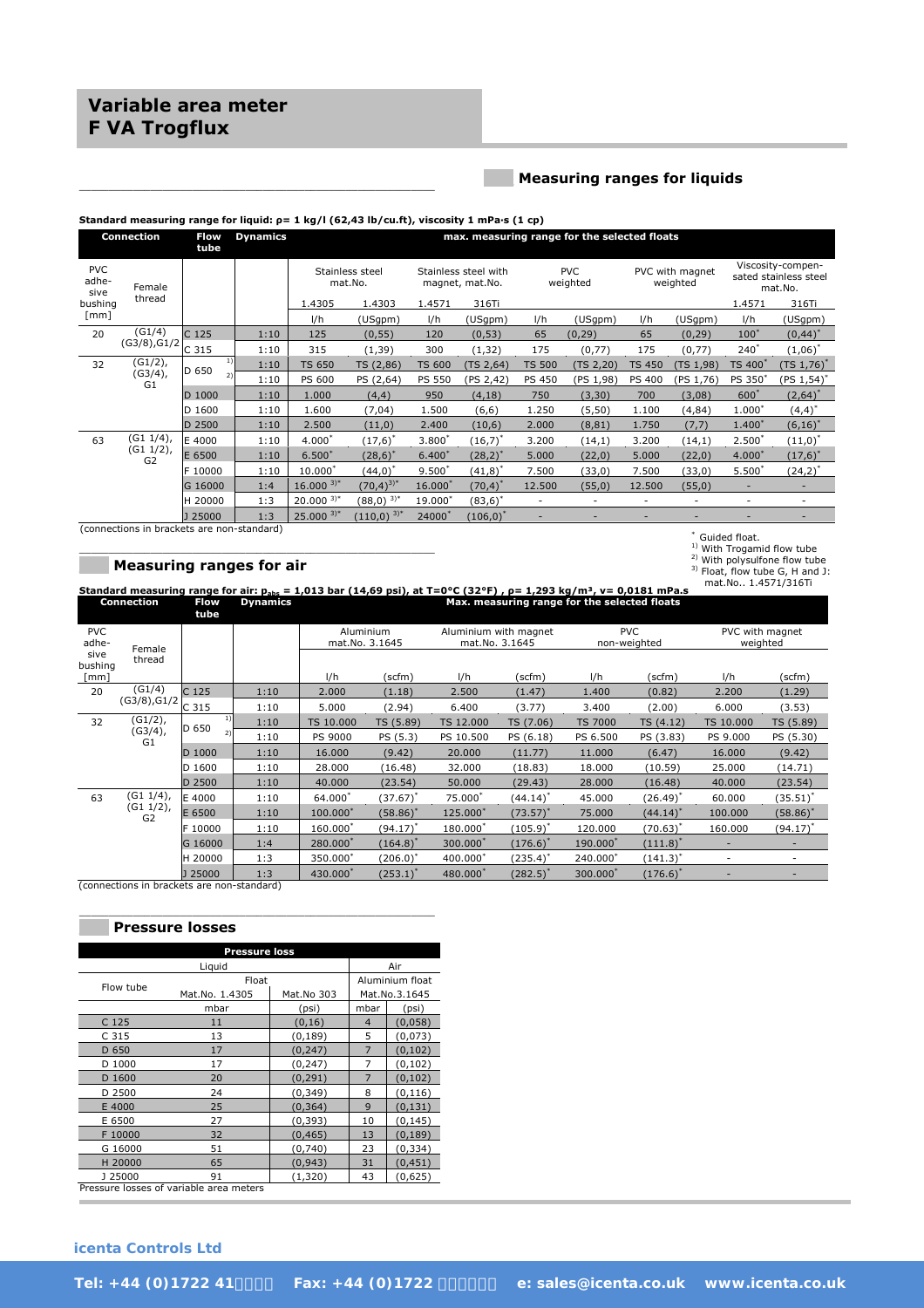#### **\_\_\_ Contact assembly**

The bistable contact assembly K18 consists of a contact spring set sealed in a glass tube filled with protective gas. The contact springs are polarized by a fixed magnet such that they exhibit a bistable response.

 $\mathcal{L}_\text{max}$  , and the set of the set of the set of the set of the set of the set of the set of the set of the set of the set of the set of the set of the set of the set of the set of the set of the set of the set of the

\_\_\_\_\_\_\_\_\_\_\_\_\_\_\_\_\_\_\_\_\_\_\_\_\_\_\_\_\_\_\_\_\_\_\_\_\_\_\_\_\_\_\_\_\_\_\_\_\_\_\_\_\_\_\_\_\_\_\_

Two contacts can be selected:

- K 18 A: contact closes when the limit is fallen below
- K 18 B: contact closes when the limit is exceeded.

#### **\_\_\_ Dimensions**

|              | <b>Connection</b> | <b>Dimensions of inserts</b> |                     |                     | Weight          |
|--------------|-------------------|------------------------------|---------------------|---------------------|-----------------|
| PVC.         | Bushing           | with female                  |                     | With PVC            |                 |
| adhe-        | female            | thread                       |                     | adhesive bushing    |                 |
| sive         | thread            |                              |                     |                     |                 |
| bushing      |                   |                              |                     |                     |                 |
| mm<br>(inch) |                   |                              |                     |                     |                 |
| d            |                   | $A \pm 4$ mm                 | $A \pm 4$ [mm]      | $B \pm 4$ [mm]      | approx.         |
|              |                   | $(A\pm 0, 16$ inch)          | $(A\pm 0, 16$ inch) | $(B\pm 0, 16$ inch) | kg              |
|              |                   |                              |                     |                     | $(\mathsf{lb})$ |
| 20           | G1/2              | 344                          | 340                 | 306                 | 0.4             |
| (0,79)       |                   | (13, 54)                     | (13,39)             | (12,05)             | (0,88)          |
| 32           | G <sub>1</sub>    | 353                          | 352                 | 306                 | 0,7             |
| (1,26)       |                   | (13,90)                      | (13,86)             | (12,05)             | (1,54)          |
| 63           | G <sub>2</sub>    | 372                          | 382                 | 306                 | 2,2             |
| (2, 49)      |                   | (14,65)                      | (15,04)             | (12,05)             | (4, 85)         |



Fig. 2 F VA Trogflux, dimensions in mm (inch)

#### **\_\_\_ Selection of float**

There are three versions of floats:

- Non-guided float
- Guided float
- Viscosity-compensated float.

Use of the viscosity-compensated float is necessary above the following viscosities:

\_\_\_\_\_\_\_\_\_\_\_\_\_\_\_\_\_\_\_\_\_\_\_\_\_\_\_\_\_\_\_\_\_\_\_\_\_\_\_\_\_\_\_\_\_\_\_\_\_\_\_\_\_\_\_\_\_\_\_

| <b>Flow tube</b>  | $mPa·s$ (cp) |
|-------------------|--------------|
| C 125 to 315      |              |
| D 650 to D 2500   |              |
| E 4000 to F 10000 | > 8          |



Fig. 3 Float versions

#### **\_\_\_ Pressure and temperature limits**

|                          | Trogamid          | <b>Polysulfone</b> |
|--------------------------|-------------------|--------------------|
| (°F)                     | $P_e$ [bar (psi)] | $P_e$ [bar (psi)]  |
| $-10$ to $+60$           | 10,0 (145)        | 10,0 (145)         |
| $(14 \text{ to } 140)^*$ |                   |                    |
| 80 (176)                 | -                 | 10,0 (145)         |
| 90 (194)                 | -                 | (123)              |

\_\_\_\_\_\_\_\_\_\_\_\_\_\_\_\_\_\_\_\_\_\_\_\_\_\_\_\_\_\_\_\_\_\_\_\_\_\_\_\_\_\_\_\_\_\_\_\_\_\_\_\_\_\_\_\_\_\_\_

\* Only up to 50 °C(122°F) with water

|                | <b>Connection parts PVC DIN 8062</b> |                   |
|----------------|--------------------------------------|-------------------|
| Media          | t[°C(°F)]                            | $P_e$ [bar (psi)] |
| With water and | 20(68)                               | 10,0 (145)        |
| non-corrosive  | 40 (104)                             | 10,0 (145)        |
| liquids        | 60 (140)                             | 2,5(36)           |
| With corrosive | 20(68)                               | 10,0 (145)        |
| liguids        | 40 (104)                             | 4,0 (58)          |
|                | 60 (140)                             | 1,0(15)           |

**\_\_\_\_\_\_\_\_\_\_\_\_\_\_\_\_\_\_\_\_\_\_\_\_\_\_\_\_\_\_\_\_\_\_\_\_\_\_\_\_\_\_\_\_\_\_\_\_\_\_\_\_\_** 

 $P_e$  = effective pressure = pressure above atmospheric

### **\_\_\_ Note of application**

The operator of these measuring instruments is responsible for suitability, proper use and corrosion resistance of the used materials with regard to the measuring material. It must be ensured that the materials selected for the meter parts in contact with the medium are suitable for the used process media. The meter may only be used within the pressure and voltage limits specified in the operating instructions. Provide a touch guard for surface temperatures of > 70°C. This touch guard must be designed in a way that the max. allowable ambient temperature on the unit is not exceeded. Before replacing the measuring tubes, check that the unit is free of hazardous media and pressures. The flowmeter meets the requirements of the PED 97/23/EG, article 3, paragraph 3. The most hazardous allowable media are gases of fluid group 2.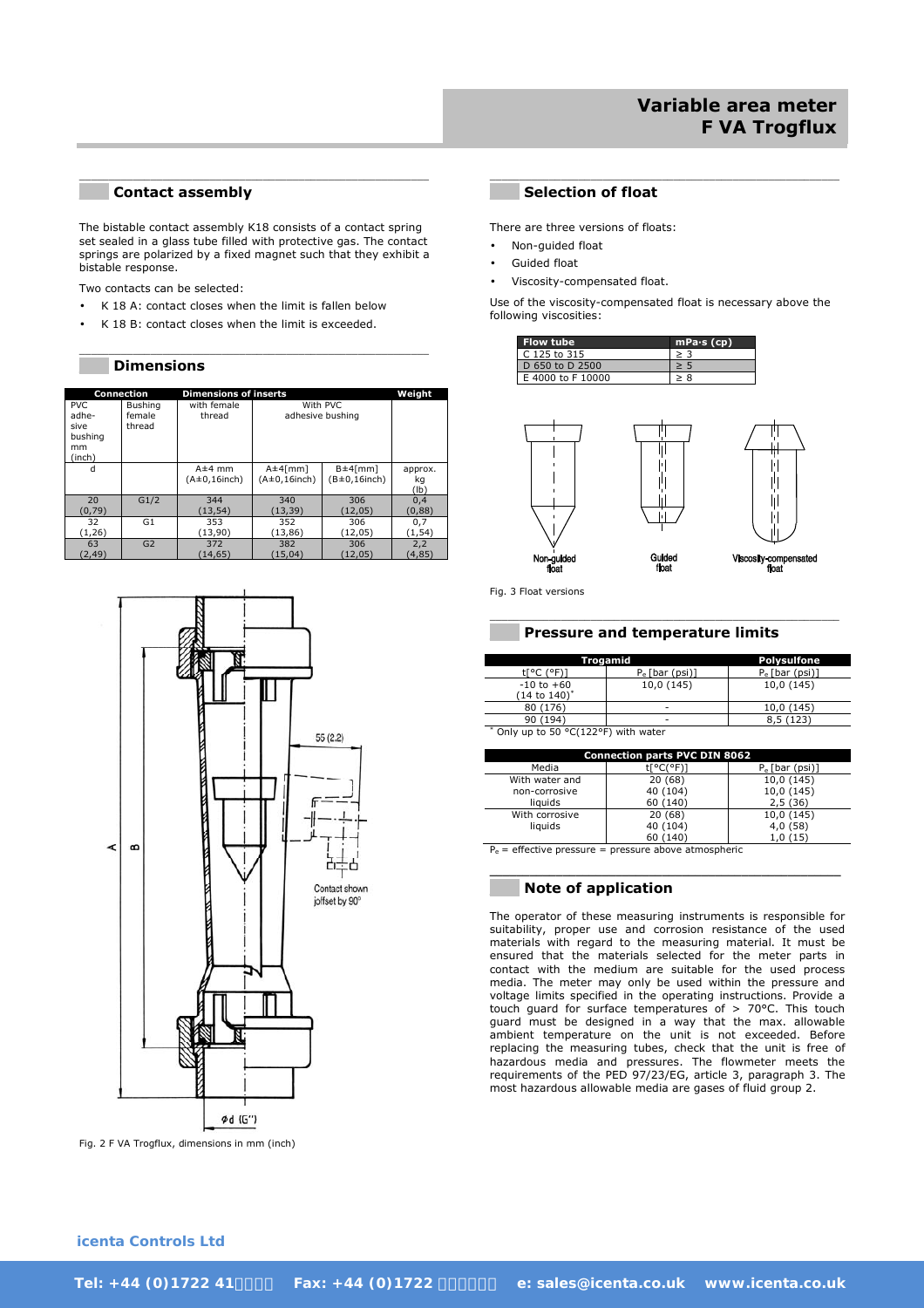# **Variable area meter F VA Trogflux**

|             |                           | Ordering data (C125-C315)<br>Connection G 1/4-G 1/2 / DN 20 / NPT 1/4"- 1/2"   |               |                 |     |
|-------------|---------------------------|--------------------------------------------------------------------------------|---------------|-----------------|-----|
|             | F VA Trogflux             |                                                                                | <b>7ME580</b> |                 | - Z |
|             |                           | Variable area meter, Plastic flow tube                                         |               | see right       |     |
|             | <b>Flow tube material</b> |                                                                                |               |                 |     |
| Trogamid    |                           |                                                                                | 1             |                 |     |
| Polysulfone |                           |                                                                                | 6             |                 |     |
|             | Gasket material           |                                                                                |               |                 |     |
| Buna N      |                           |                                                                                |               | 1               |     |
| Viton       |                           |                                                                                |               | 4               |     |
| <b>EPDM</b> |                           |                                                                                |               | 8               |     |
|             |                           | for liquids $(p=1 \text{ kg/l}, v=1 \text{ mPa.s})$                            |               |                 |     |
|             |                           | measuring range $Q_v$ l/h                                                      |               |                 |     |
|             | Size flow tube            | <b>Float material</b>                                                          |               |                 |     |
| C           | 125                       | mat.No. 1.4305/303                                                             | $12,5 - 125$  | AC 1            | 0   |
|             |                           | mat.No. 1.4571/316Ti                                                           | $12,5 - 125$  | AC <sub>2</sub> | 0   |
|             |                           | mat.No. 1.4571/316Ti, guided                                                   | $12,5 - 125$  | AC 2            | 2   |
|             |                           | mat. No. 1.4571/316Ti, with magnet 12,0 - 120                                  |               | AC 2            | 1   |
|             |                           | PVC, weighted                                                                  | $6,5 - 65$    | AC 3            | o   |
|             |                           | PVC, weighted, with magnet                                                     | $6,5 - 65$    | AC 3            | 1   |
|             |                           | mat. No. 1.4571/SV/316Ti, guided                                               | $10,0 - 100$  | AC 4            | 2   |
| C           | 315                       | mat. No. 1.4305/303                                                            | $31,5 - 315$  | B C 1           | 0   |
|             |                           | mat. No. 1.4571/316Ti                                                          | $31, 5 - 315$ | BC 2            | o   |
|             |                           | mat. No. 1.4571/316Ti, with magnet 30,0 - 300                                  |               | BC 2            | 1   |
|             |                           | mat.No. 1.4571/316Ti, quided                                                   | $31, 5 - 315$ | BC <sub>2</sub> | 2   |
|             |                           | PVC, weighted                                                                  | $17,5 - 175$  | BC 3            | o   |
|             |                           | PVC, weighted, with magnet                                                     | $17,5 - 175$  | BC 3            |     |
|             |                           | mat. No. 1.4571/SV/316Ti, quided                                               | 24,0 - 240    | BC4             | 2   |
|             |                           | for air (pabs=1,013 bar, T=20°C, p= 1,293 kg/m <sup>3</sup> , v= 0,0181 mPa.s) |               |                 |     |
|             | measuring range Q.l/h     |                                                                                |               |                 |     |
|             | Size flow tube            | <b>Float material</b>                                                          |               |                 |     |
| C           | 125                       | Aluminium 3.1645                                                               | $200 - 2000$  | AC 5            | 0   |
|             |                           | Aluminium 3.1645, with magnet                                                  | 250 - 2500    | AC 5            | 1   |
|             |                           | PVC, non weighted                                                              | 140 - 1400    | AC 6            | o   |
|             |                           | PVC, non weighted, with magnet                                                 | 220 - 2200    | AC 6            | 1   |
| C           | 315                       | Aluminium 3.1645                                                               | $500 - 5000$  | BC5             | 0   |

\_\_\_\_\_\_\_\_\_\_\_\_\_\_\_\_\_\_\_\_\_\_\_\_\_\_\_\_\_\_\_\_\_\_\_\_\_\_\_\_\_\_\_\_\_\_\_\_\_\_\_\_\_\_\_\_\_\_\_

Aluminium 3.1645, with magnet 640 - 6400 **BC 5 1** PVC, non weighted 340 - 3400 **BC 6 0** PVC, non weighted, with magnet 600 - 6000 **BC 6 1**

## **\_\_\_ Ordering data (C125-C315)**

\_\_\_\_\_\_\_\_\_\_\_\_\_\_\_\_\_\_\_\_\_\_\_\_\_\_\_\_\_\_\_\_\_\_\_\_\_\_\_\_\_\_\_\_\_\_\_\_\_\_\_\_\_\_\_\_\_\_\_

| F VA Trogflux          | Variable area meter, Plastic flow tube              | 7ME580                   | see left    |   |     | - Z<br>see left |
|------------------------|-----------------------------------------------------|--------------------------|-------------|---|-----|-----------------|
| <b>Connection</b>      | <b>Material</b>                                     | <b>Type</b>              | <b>Size</b> |   |     |                 |
| <b>Float</b>           |                                                     |                          |             |   |     |                 |
| $C - C$                | <b>PVC</b>                                          | adhesive                 | 20          | 1 | 1A  |                 |
|                        |                                                     | bushing                  | (DN 15)     |   |     |                 |
| $C - C$                | <b>PVC</b>                                          | female thread            | $G_1/4$     | 1 | 2B  |                 |
|                        |                                                     | <b>DIN ISO 228</b>       | G 3/8       | 1 | 2 C |                 |
|                        |                                                     |                          | $G_1/2$     | 1 | 2 D |                 |
| $C - C$                | PVC                                                 | female thread            | 1/4"        | 1 | 3B  |                 |
|                        |                                                     | <b>NPT</b>               | 3/8"        | 1 | 3 C |                 |
|                        |                                                     |                          | 1/2"        | 1 | 3 D |                 |
| $C - C$                | cast iron                                           | <b>DIN ISO 228</b>       | $G_1/2$     | 2 | 2D  |                 |
| $C - C$                | steel                                               | female thread            | G 1/4       | 3 | 2B  |                 |
|                        | mat.No. 1.0254                                      | <b>DIN ISO 228</b>       | G 3/8       | з | 2 C |                 |
| $C - C$                | steel                                               | female thread            | 1/4"        | 3 | 3 B |                 |
|                        | mat.No. 1.0254                                      | <b>NPT</b>               | 3/8"        | 3 | 3 C |                 |
|                        |                                                     |                          | 1/2"        | 3 | 3 D |                 |
| $C - C$                | stainless steel                                     | female thread            | G 1/4       | 4 | 2B  |                 |
|                        | mat.No. 1.4571                                      | <b>DIN ISO 228</b>       | G 3/8       | 4 | 2 C |                 |
|                        |                                                     |                          | G 1/2       | 4 | 2 D |                 |
| $C - C$                | stainless steel                                     | female thread            | 1/4"        | 4 | 3B  |                 |
|                        | mat.No. 1.4571                                      | <b>NPT</b>               | 3/8"        | 4 | 3 C |                 |
|                        |                                                     |                          | 1/2"        | 4 | 3D  |                 |
|                        | <b>Contacts (only with magnetic float)</b>          |                          |             |   |     |                 |
| • without contact      |                                                     |                          |             |   |     | A               |
|                        | • contact K18/A (closes when limit is fallen below) |                          |             |   |     | C               |
|                        | • contact K18/B (closes when limit is exceeded)     |                          |             |   |     | D               |
| • 2 contacts K18/A     |                                                     |                          |             |   |     | Е               |
| • 2 contacts K18/B     |                                                     |                          |             |   |     | F               |
|                        | • 1 per contact K18/A and K18/B                     |                          |             |   |     | G               |
| <b>Further designs</b> | N <sub>1</sub>                                      | د ب<br>والموردات والقائم |             |   |     |                 |

Please add "**-Z**" to Order No. and specify Order codes

**B06** with calibration certificate

**Y01** measured medium: specify in plain text: medium, always required, measuring range with dimension, density with dimension, viscosity with dimension operating temperature, operating pressure

**Y04** Silicone-free version

**Y99** Specify special version in plain text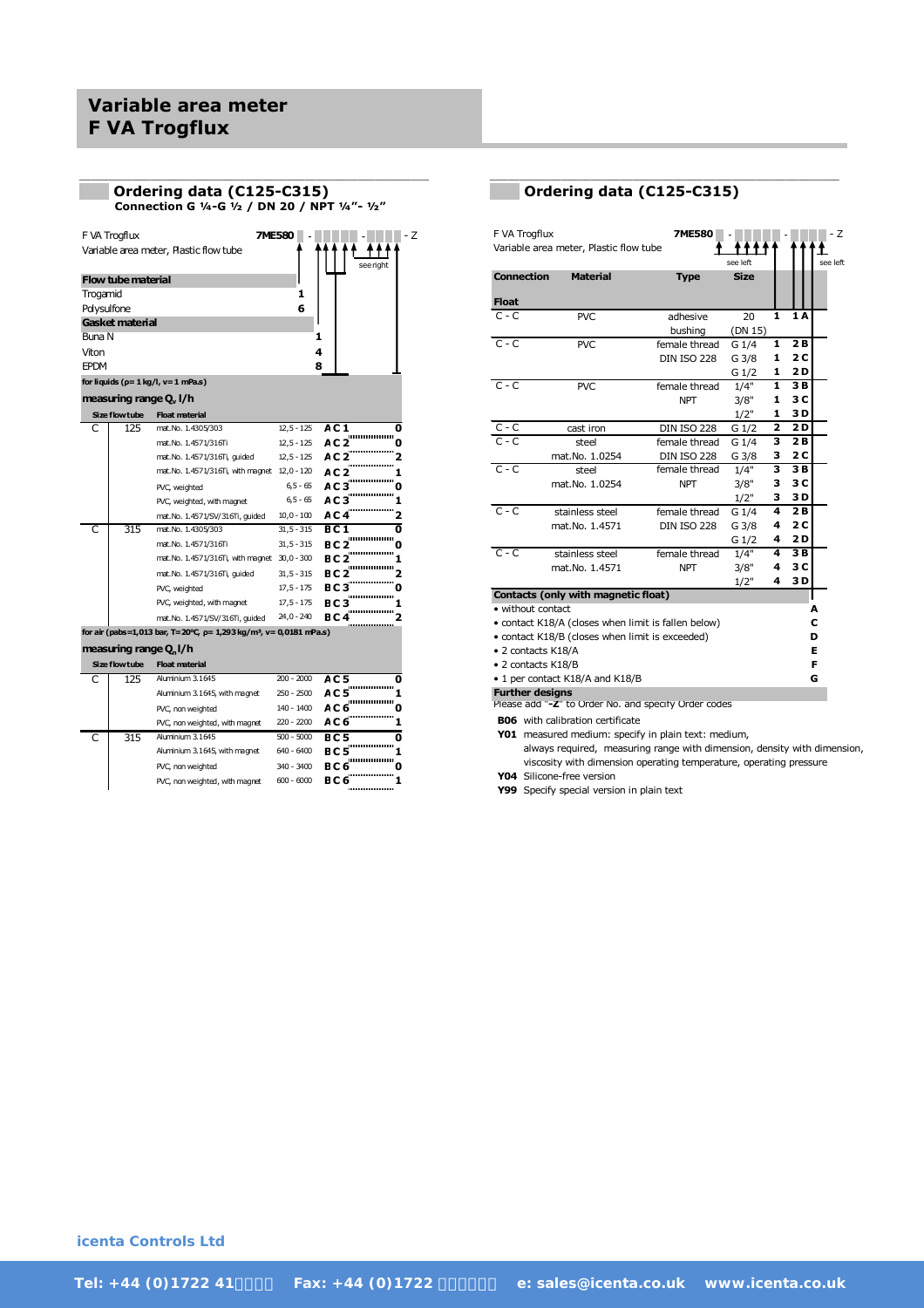# **Variable area meter F VA Trogflux**

|                      |                                    | Ordering data (D650-D2500)<br>Connection G 1/2 -G 1 / DN 32 / NPT 1/2"-1"     |                                 |                                   |
|----------------------|------------------------------------|-------------------------------------------------------------------------------|---------------------------------|-----------------------------------|
|                      | F VA Trogflux                      |                                                                               | <b>7ME580</b>                   | - Z                               |
|                      |                                    | Variable area meter, Plastic flow tube                                        |                                 | see riaht                         |
|                      | <b>Flow tube material</b>          |                                                                               |                                 |                                   |
| Trogamid             |                                    |                                                                               | 1                               |                                   |
| Polysulfone          | Gasket material                    |                                                                               | 6                               |                                   |
| Buna N               |                                    |                                                                               | 1                               |                                   |
| Viton<br><b>EPDM</b> |                                    |                                                                               | 4<br>8                          |                                   |
|                      |                                    | for liquids ( $p = 1$ kg/l, $v = 1$ mPa.s);                                   |                                 |                                   |
|                      | measuring range Q <sub>v</sub> I/h |                                                                               |                                 |                                   |
|                      | Size flow tube                     | <b>Float material</b>                                                         |                                 |                                   |
| D                    | 650                                | mat.No. 1.4305/303                                                            | TS 65 - 650<br>PS 60 - 600      | CD 1<br>0                         |
|                      |                                    |                                                                               | TS 65 - 650                     | CD 2<br>0                         |
|                      |                                    | mat.No. 1.4571/316Ti                                                          | PS 60 - 600                     |                                   |
|                      |                                    | mat.No. 1.4571/316Ti, guided                                                  | TS 60 - 600<br>PS 55 - 550      | 2<br>CD 2                         |
|                      |                                    | mat.No. 1.4571/316Ti, with magnet                                             | TS 60 - 600                     | <br>CD 2<br>1                     |
|                      |                                    |                                                                               | PS 55 - 550                     |                                   |
|                      |                                    | PVC, weighted                                                                 | TS 50 - 500<br>PS 45 - 450      | CD 3<br>0                         |
|                      |                                    |                                                                               | TS 45 - 450                     |                                   |
|                      |                                    | PVC, weighted, with magnet                                                    | PS 40 - 400                     | CD 3<br>1                         |
|                      |                                    | mat.No. 1.4571/SV/316Ti, guided                                               | TS 40 - 400<br>PS 35 - 350      | CD 4<br>2                         |
| D                    | 1000                               | mat.No. 1.4305/303                                                            | $100 - 1000$                    | DD 1<br>0                         |
|                      |                                    | mat.No. 1.4571/316Ti                                                          | $100 - 1000$                    | DD <sub>2</sub><br>0              |
|                      |                                    | mat.No. 1.4571/316Ti, with magnet<br>mat.No. 1.4571/316Ti, guided             | 95 - 950<br>$100 - 1000$        | DD 2<br>1<br>2<br>DD 2            |
|                      |                                    | PVC, weighted                                                                 | 75 - 750                        | DD 3<br>0                         |
|                      |                                    | PVC, weighted, with magnet                                                    | $70 - 700$                      | DD 3<br>1                         |
| D                    | 1600                               | mat.No. 1.4571/SV/316Ti, guided<br>mat.No. 1.4305/303                         | $60 - 600$<br>$160 - 1600$      | DD 4<br>2<br>E D 1<br>0           |
|                      |                                    | mat.No. 1.4571/316Ti                                                          | 160 - 1600                      | ED 2<br>0                         |
|                      |                                    | mat.No. 1.4571/316Ti, with magnet                                             | 150 - 1500                      | ED 2<br>1                         |
|                      |                                    | mat.No. 1.4571/316Ti, guided                                                  | 160 - 1600<br>125 - 1250        | ED 2<br>2<br>ED 3<br>0            |
|                      |                                    | PVC, weighted<br>PVC, weighted, with magnet                                   | $110 - 1100$                    | ED 3<br>1                         |
|                      |                                    | mat.No. 1.4571/SV/316Ti, guided                                               | $100 - 1000$                    | ED4<br>2                          |
| D                    | 2500                               | mat.No. 1.4305/303<br>mat.No. 1.4571/316Ti                                    | $250 - 2500$<br>250 - 2500      | FD1<br>0                          |
|                      |                                    | mat.No. 1.4571/316Ti, with magnet                                             | $240 - 2400$                    | FD 2<br>0<br>FD <sub>2</sub><br>1 |
|                      |                                    | mat.No. 1.4571/316Ti, guided                                                  | $250 - 2500$                    | FD 2<br>2                         |
|                      |                                    | PVC, weighted                                                                 | $200 - 2000$                    | FD 3<br>O                         |
|                      |                                    | PVC, weighted, with magnet<br>mat.No. 1.4571/SV/316Ti, guided                 | 175 - 1750<br>140 - 1400        | FD 3<br>1<br>F D 4                |
|                      |                                    | for air (pabs=1,013 bar, T=0°C, p= 1,293 kg/m <sup>3</sup> , v= 0,0181 mPa.s) |                                 |                                   |
|                      |                                    | measuring range Q <sub>n</sub> m <sup>3</sup> /h                              |                                 |                                   |
| D                    | Size flow tube<br>650              | <b>Float material</b>                                                         | TS 1,0 - 10,0                   |                                   |
|                      |                                    | Aluminium 3.1645                                                              | PS 0,9 - 9,0                    | CD 5<br>0                         |
|                      |                                    | Aluminium 3.1645, with magnet                                                 | TS 1,2 - 12,0<br>PS 1,05 - 10,5 | CD 5<br>1                         |
|                      |                                    |                                                                               | TS 0,7 - 7,0                    |                                   |
|                      |                                    | PVC, non weighted                                                             | PS 0,65 - 6,5                   | CD 6<br>0                         |
|                      |                                    | PVC, non weighted, with magnet                                                | TS 1,0 - 10,0<br>PS 0,9 - 9,0   | CD 6<br>1                         |
| D                    | 1000                               | Aluminium 3.1645                                                              | $1,6 - 16,0$                    | DD 5<br>0                         |
|                      |                                    | Aluminium 3.1645, with magnet                                                 | $2,0 - 20,0$                    | 1<br>DD 5                         |
|                      |                                    | PVC, non weighted                                                             | $1,1 - 11,0$                    | DD 6<br>0                         |
| D                    | 1600                               | PVC, non weighted<br>Aluminium 3.1645                                         | $1,6 - 16,0$<br>2,8 - 28,0      | 1<br>DD 6<br>ED 5<br>0            |
|                      |                                    | Aluminium 3.1645, with magnet                                                 | 3,2 - 32,0                      | ED 5<br>1                         |
|                      |                                    | PVC, non weighted                                                             | $1,8 - 18,0$                    | ED 6<br>0                         |
| D                    | 2500                               | PVC, non weighted<br>Aluminium 3.1645                                         | $2,5 - 25,0$<br>$4,0 - 40,0$    | ED 6<br>1<br>FD 5<br>0            |
|                      |                                    | Aluminium 3.1645, with magnet                                                 | $5,0 - 50,0$                    | FD 5<br>1                         |
|                      |                                    | PVC, non weighted                                                             | $2,8 - 28,0$                    | FD 6<br>0                         |
|                      |                                    | PVC, non weighted, with magnet                                                | $4,0 - 40,0$                    | FD6<br>1                          |

# **\_\_\_ Ordering data (D650-D2500)**

\_\_\_\_\_\_\_\_\_\_\_\_\_\_\_\_\_\_\_\_\_\_\_\_\_\_\_\_\_\_\_\_\_\_\_\_\_\_\_\_\_\_\_\_\_\_\_\_\_\_\_\_\_\_\_\_\_\_\_

| F VA Trogflux                     | Variable area meter, Plastic flow tube               | <b>7ME580</b>      | see left       |                         |     | - Z<br>see left |
|-----------------------------------|------------------------------------------------------|--------------------|----------------|-------------------------|-----|-----------------|
| <b>Connection</b><br><b>Float</b> | <b>Material</b>                                      | <b>Type</b>        | <b>Size</b>    |                         |     |                 |
| $D - D$                           | <b>PVC</b>                                           | adhesive           | 32             |                         |     |                 |
|                                   |                                                      | bushing            | (DN 25)        | 1                       | 1 A |                 |
| $D - D$                           | PVC.                                                 | female thread      | $G_1/2$        | 1                       | 2D  |                 |
|                                   |                                                      | <b>DIN ISO 228</b> | G 3/4          | 1                       | 2 E |                 |
|                                   |                                                      |                    | G <sub>1</sub> | 1                       | 2 F |                 |
| $D - D$                           | <b>PVC</b>                                           | female thread      | 1/2"           | 1                       | 3 D |                 |
|                                   |                                                      | <b>NPT</b>         | 3/4"           | 1                       | 3 E |                 |
|                                   |                                                      |                    | 1"             | 1                       | 3 F |                 |
| $D - D$                           | cast iron                                            | <b>DIN ISO 228</b> | G <sub>1</sub> | $\overline{\mathbf{2}}$ | 2 F |                 |
| $D - D$                           | steel                                                | female thread      | $G_1/2$        | з                       | 2 D |                 |
|                                   | mat.No. 1.0254                                       |                    | G 3/4          | з                       | 2 E |                 |
| $D - D$                           | steel                                                | female thread      | 1/2"           | з                       | 3D  |                 |
|                                   | mat.No. 1.0254                                       | <b>NPT</b>         | 3/4"           | з                       | 3 E |                 |
|                                   |                                                      |                    | 1"             | з                       | 3 F |                 |
| $D - D$                           | stainless steel                                      | female thread      | G 1/2          | 4                       | 2 D |                 |
|                                   | mat.No. 1.4571                                       | <b>DIN ISO 228</b> | G 3/4          | 4                       | 2 E |                 |
|                                   |                                                      |                    | G <sub>1</sub> | 4                       | 2 F |                 |
| $D - D$                           | stainless steel                                      | female thread      | 1/2"           | 4                       | 3 D |                 |
|                                   | mat.No. 1.4571                                       | <b>NPT</b>         | 3/4"           | 4                       | 3 E |                 |
|                                   |                                                      |                    | 1"             | 4                       | 3 F |                 |
|                                   | Contacts (only with magnetic float)                  |                    |                |                         |     |                 |
| • without contact                 |                                                      |                    |                |                         |     | A               |
|                                   | • contact K18/A (closes when limit is fallen below)  |                    |                |                         |     | c               |
|                                   | • contact K18/B (closes when limit is exceeded)      |                    |                |                         |     | D               |
| • 2 contacts K18/A                |                                                      |                    |                |                         |     | Е               |
| · 2 contacts K18/B                |                                                      |                    |                |                         |     | F               |
|                                   | • 1 per contact K18/A and K18/B                      |                    |                |                         |     | G               |
| <b>Further designs</b>            | Please add "-7" to Order No. and specify Order codes |                    |                |                         |     |                 |

se add "**-Z**" to Order No. and specify Order codes

**B06** with calibration certificate

**Y01** measured medium: specify in plain text: medium, always required, measuring range with dimension, density with dimension, viscosity with dimension operating temperature, operating pressure

**Y04** Silicone-free version

**Y99** Specify special version in plain text